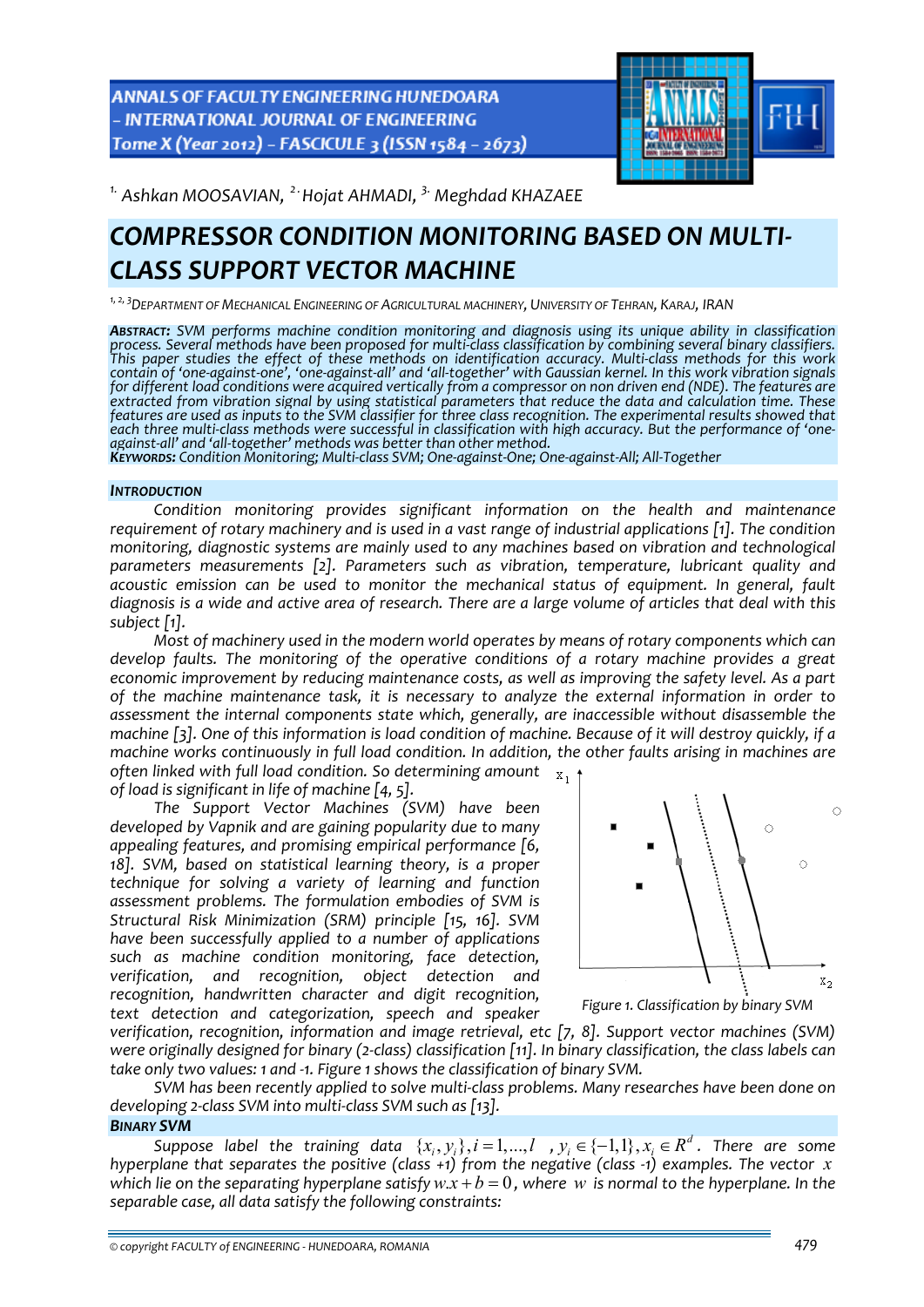$$
w.x_i + b \ge +1, y_i = +1
$$
 (1)

$$
w.x_i + b \le -1, \ y_i = -1 \tag{2}
$$

*These can be combined into the following inequalities:*

$$
y_i(w.x_i + b) - 1 \ge 0 \quad \forall i \tag{3}
$$

*d*<sub>→</sub> $(d_$ ) is the shortest distance from the separating hyperplane to the closest positive (negative) training data. The margin of a separating hyperplane is defined to be  $d_{+} + d_{-}$ . By constraints Eq.(1) and Eq.(2) ,  $d_+ = d_- = 1/ {\|w\|^2}$  and the margin is simply  $2/ {\|w\|^2}$  . Thus we can find the separating hyperplane  $\omega$  *which gives the maximum margin by minimizing* $\Vert w \Vert^2$  *, subject to constraints Eq.(3). Using the Lagrange multiplier technique, a positive Lagrange multipliers*  $\alpha_i$ ,  $i = 1,...,l$ , one for each of the *inequality constraints Eq.(3) is determined. This gives Lagrangian:*

$$
\min \ell_p = \frac{1}{2} ||w||^2 - \sum_{i=1}^{l} \alpha_i y_i (x_i \cdot w + b) + \sum_{i=1}^{l} \alpha_i, \ \alpha_i \ge 0
$$
 (4)

*In order to deal properly with nonlinear SVM,*  $\ell_n$  *is transformed into dual problem:* 

$$
\max \ell_{p} = \sum_{i} \alpha_{i} - \frac{1}{2} \sum_{i,j} \alpha_{i} \alpha_{j} y_{i} y_{j} (x_{i}.x_{j}), \ \alpha_{i} \ge 0, \ \sum_{i=1}^{l} \alpha_{i} y_{i} \ge 0 \tag{5}
$$

*In the case where the data cannot be separated by hyperplane without errors, Vapnik propose that introducing positive slack variables*  $\xi_i$ ,  $i = 1, ..., l$ , the *constraints become:* 

 $w.x_i + b \geq +1 - \xi_i$  for  $y_i = +1$  (6)

$$
w.x_i + b \le -1 + \xi_i \text{ for } y_i = -1 \tag{7}
$$

$$
\xi_i \ge 0 \tag{8}
$$

*The goal is to build hyperplane that makes the smallest number of errors. Hence the objection function becomes:* 

$$
\text{minimize } ||w||^2 / 2 + C(\sum_i \xi_i) \tag{9}
$$

where  $C$  is penalty parameter, a larger  $C$  corresponding to assigning a higher penalty to errors. The  $C$ *must be chosen by the user. The optimization problem becomes:*

$$
\max \ell_D = \sum_i \alpha_i - \frac{1}{2} \sum_{i,j} \alpha_i \alpha_j y_i y_j (x_i . x_j), \ 0 \le \alpha_i \le C \ , \ \sum_i \alpha_i y_i \ge 0 \tag{10}
$$

*Suppose that the data is mapped to a higher dimension space (feature space), using a mapping which is called*  $\phi$ 

$$
\phi: R^d \to F \tag{11}
$$

*Then the training algorithm would only depend on the data through dot products in F , i.e. on* functions of the from  $\phi(x_i)$ .  $\phi(x_i)$ . Kernel function is the significant concept of SVM, The definition of *kernel is:*

$$
k(x_i \cdot x_j) = \phi(x_i) \cdot \phi(x_j) \tag{12}
$$

*In below, the formulation of three kernels is given:*

Linear: 
$$
k(x_i \cdot x_j) = x_i \cdot x_j
$$

\nPolynomial:  $k(x_i \cdot x_j) = (\gamma x_i \cdot x_j + 1)^d$ ,  $\gamma > 0$ 

\nGaussian RBF:  $k(x_i \cdot x_j) = \exp\left(\frac{-\left\|x_i - x_j\right\|^2}{2\sigma^2}\right)$ 

*which the Gaussian RBF kernel function was applied in the present work [17]. So the optimization problem of nonlinear SVM is:*

$$
\max \ell_D = \sum_i \alpha_i - \frac{1}{2} \sum_{i,j} \alpha_i \alpha_j y_i y_j k(x_i.x_j), \ 0 \le \alpha_i \le C, \ \sum_i \alpha_i y_i \ge 0 \tag{14}
$$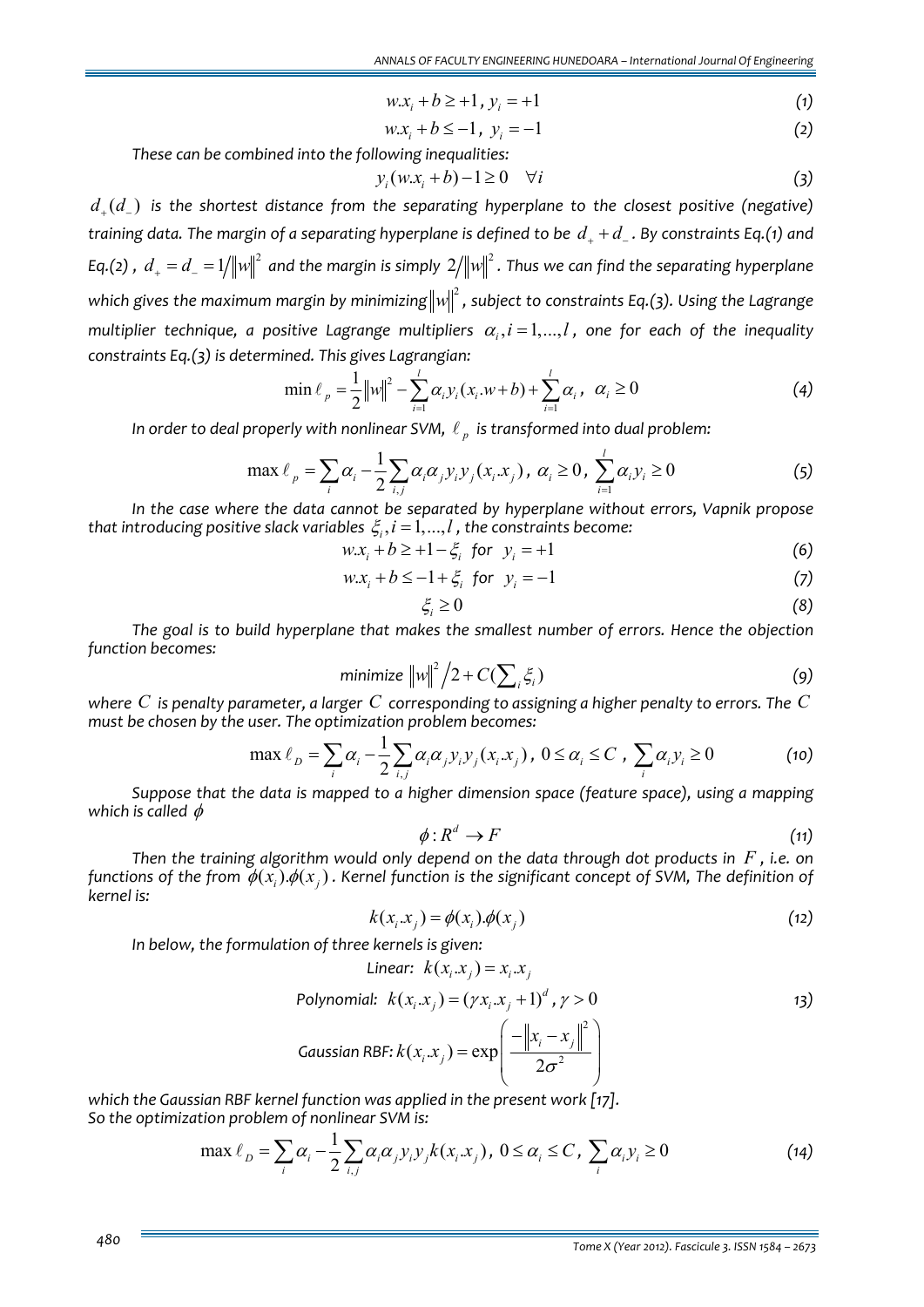*After* solving this optimization problem, those points which  $\alpha_i > 0$  are called 'support vectors'. *Then they determine w by Eq.(15). And b can be found by KKT 'complementarily' condition Eq.(16), where*  $s_i$  *are support vectors and*  $N_s$  *is the number of support vectors.* 

$$
w = \sum_{j}^{N_s} \alpha_j y_j \phi(s_j)
$$
 (15)

$$
\alpha_i(y_j(w.\phi(s_j)+b)-1) = 0 \tag{16}
$$

*Finally, the class of x is:*

$$
sign(w.x+b) = sign\left(\sum_{j}^{N_s} \alpha_j y_j k(s_j, x) + b\right)
$$
\n(17)

#### *EXPERIMENTAL SYSTEM*

*The case study for this work was a gas compressor. The compressor was applied to gas transfer for gas export. The power of compressor was 1360W and it worked on 2979rpm. An accelerometer with vibration analyzer was mounted vertically on the bearing housing of compressor in non driven end (NDE) of shaft to gain vibration signals. The signals of three state of compressor recorded on the* memory of data acquisition with sampling rate of 8192 Hz (X-Viber, VMI is manufacturer). The vibration *signals of the gas compressor under different load conditions are shown in Figure 2.*



#### *Feature Extraction*

*Vibration signals contain a large set of data for each sample therefore some statistical and frequency domain functions are used to reduce feature vectors. In present work 30 extracted features are used. Some of used parameters are: maximum, minimum, average, root mean square (RMS), standard deviation (Stdv), variance (Var), 5th Momentum, sixth momentum, crest factor, skewness, kurtosis, etc [9, 10].*

## *Multi‐class SVM*

*Support vector machines (SVM) were originally designed for binary (2‐class) classification [11, 12,* 13]. In binary classification, the class labels can take only two values: 1 and -1. In the real problem, *however, we deal more than two classes for examples: in condition monitoring of rotating machineries there are several classes such as mechanical unbalance, misalignment, different load conditions, bearing* faults, gear faults, etc. Therefore, in this section the multi-class classification methods will be discussed. *One‐against‐all (OAA)*

*The OAA method is earliest implementation for SVM multi‐class classification. It builds k SVM* models where  $k$  is the number of classes. The  $i$  th SVM is trained with all of examples in the  $i$  th class *with positive labels, and all the other examples with negative labels. Thus given l training set*  $(x_1,y_1),...,(x_l,y_l)$  , where  $x_i\in R^n, i=1,...,l$  and  $y_i\in\{1,...,\vec{k}\}$  is the class of  $x_i$  , the  $i$  th SVM solve the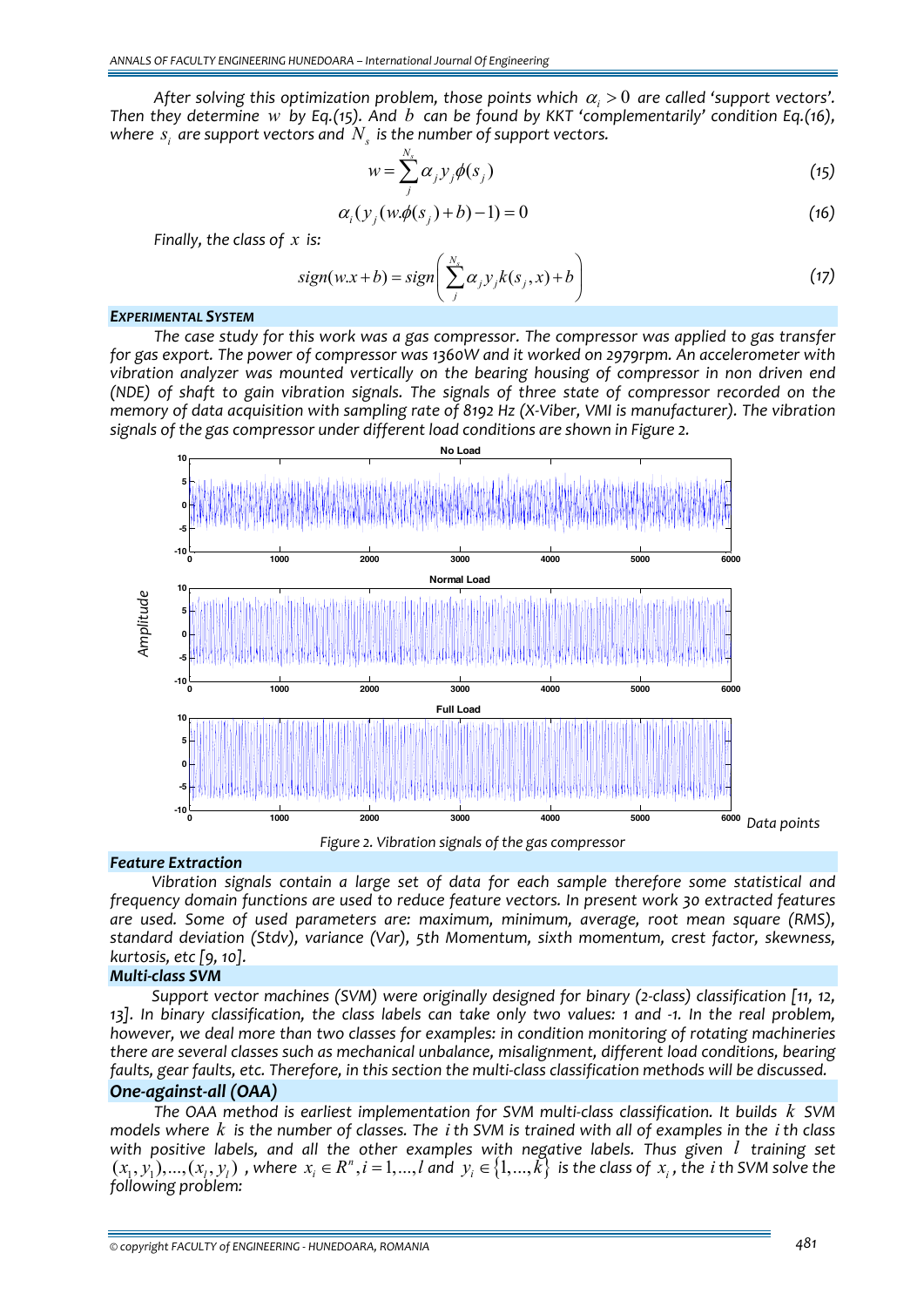minimize 
$$
\frac{1}{2} ||w^i||^2 + C \sum_{i=1}^1 \xi_i^i (w^i)^T
$$
 (18)

*subject to*  $(w^{i})^{T} \phi(x_{i}) + b^{i} \geq 1 - \xi_{i}^{i}$  *if*  $y = i$  (19)

$$
\left(w^{i}\right)^{T} \phi(x_{j}) + b^{i} \le -1 + \xi_{j}^{i} \quad \text{if} \quad y \ne i
$$

$$
\xi_j^i \ge 0 \quad , \quad j = 1, \dots, l \tag{21}
$$

where the training data  $x_i$  is mapped to a higher-dimensional space by function  $\phi$  and C, is the *penalty parameter and* ξ *, is the slack variable.*

*Minimizing Eq. (18) means to maximize* 2 / *wi . When data is not separable, there is <sup>a</sup> penalty term*  $_{1}$ وا $_{i}$  $C\sum_{i=1}^{l} \xi_{i,i}$  , which can reduce the number of training errors [14].

#### *One‐against‐One (OAO)*

*This* method builds  $k(k-1)/2$  classifiers where each one is trained on data from two classes. For training data from the  $i$  th and the  $j$  th classes, we solve the following binary classification problem:

$$
\text{minimize } \frac{1}{2} \left\| w^{ij} \right\|^2 + C \sum_{t} \xi_t^{ij} (w^{ij})^T \tag{22}
$$

subject to 
$$
(w^{ij})^T \phi(x_t) + b^{ij} \ge 1 - \xi_t^{ij}
$$
 if  $y_t = i$  (23)

$$
(w^{ij})^T \phi(x_t) + b^{ij} \le -1 + \xi_t^{ij} \qquad \text{if} \qquad y_t = j \tag{24}
$$

$$
\xi_i^{ij} \ge 0 \, , \, t = 1, \dots, l \tag{25}
$$

*There are different methods for doing the future testing after all*  $k(k-1)/2$  *classifiers are built.* After some tests, the decision is made using the following strategy: if sign  $(w^{ij})^T \phi(x_i) + b^{ij}$  says x is in the *i* th class, then the vote for the *i* th class is added by one. Otherwise, the  $i$  th is increased by one. Then x is predicted in the class using the largest vote. The voting approach described above is also called *as Max Win strategy [14].*

#### *All‐together*

*In this method, multi‐class problems were solved by one single optimization problem [12]. This* idea is similar to the OAA method. It builds k two-class rules where the *n* th function  $w_t^T \phi(x) + b$ *separates training vectors of the class from the other vectors. Hence there are k decision functions but all are obtained by solving one problem. The formulation is as follows:*

minimize 
$$
\frac{1}{2} \sum_{n=1}^{k} w_n^T w_n + C \sum_{i=1}^{l} \sum_{n \neq y_i} \xi_i^n
$$
 (24)

subject to 
$$
w_{y_i}^T \phi(x_i) + b_{y_i} \ge w_n^T \phi(x_i) + b_n + 2 - \xi_i^n
$$
 (25)

$$
\xi_i^n \ge 0, \ i = 1, ..., l, \ n \in \{1, ..., k\}
$$
 (26)

*x* is in the class which has the largest value of the decision function  $w_x^T \phi(x) + b_x$ .

#### *NUMERICAL EXPERIMENT*

*Samples for each class divided to two parts, training and testing samples. We give the layout of all data sets in Table 1.*

*In this work, we studied classification accuracy of each method because of the most important criterion for evaluating the performance of these methods is their accuracy rate. For this comparison, we consider that penalty parameter C of all methods is the same (C =10<sup>3</sup> ). Also, we use similar condition parameter for QP method (lambda=10‐<sup>7</sup> ).*

| Table 1. Descriptions of data sets in each condition |       |      |       |  |
|------------------------------------------------------|-------|------|-------|--|
| Class                                                | Train | Test | Total |  |
| No Load                                              |       | 16   |       |  |
| Normal Load                                          |       | 16   |       |  |
| Full Load                                            |       | 16   | 61    |  |
|                                                      |       |      |       |  |

### *EXPERIMENTAL RESULTS*

*For* each method, we estimate the train and test accuracy using different kernel parameter  $(\sigma)$ : <sup>σ</sup> *=[0.1, 0.2, 0.3, 0.4, 0.5, 0.6, 0.7, 0.8, 0.9, 1].*

*We trained the whole training dataset using the*  $(\sigma)$  *and predicted the testing dataset. Table* 2 *shows the classification results on both training and testing dataset. The best accuracy of each method is given.*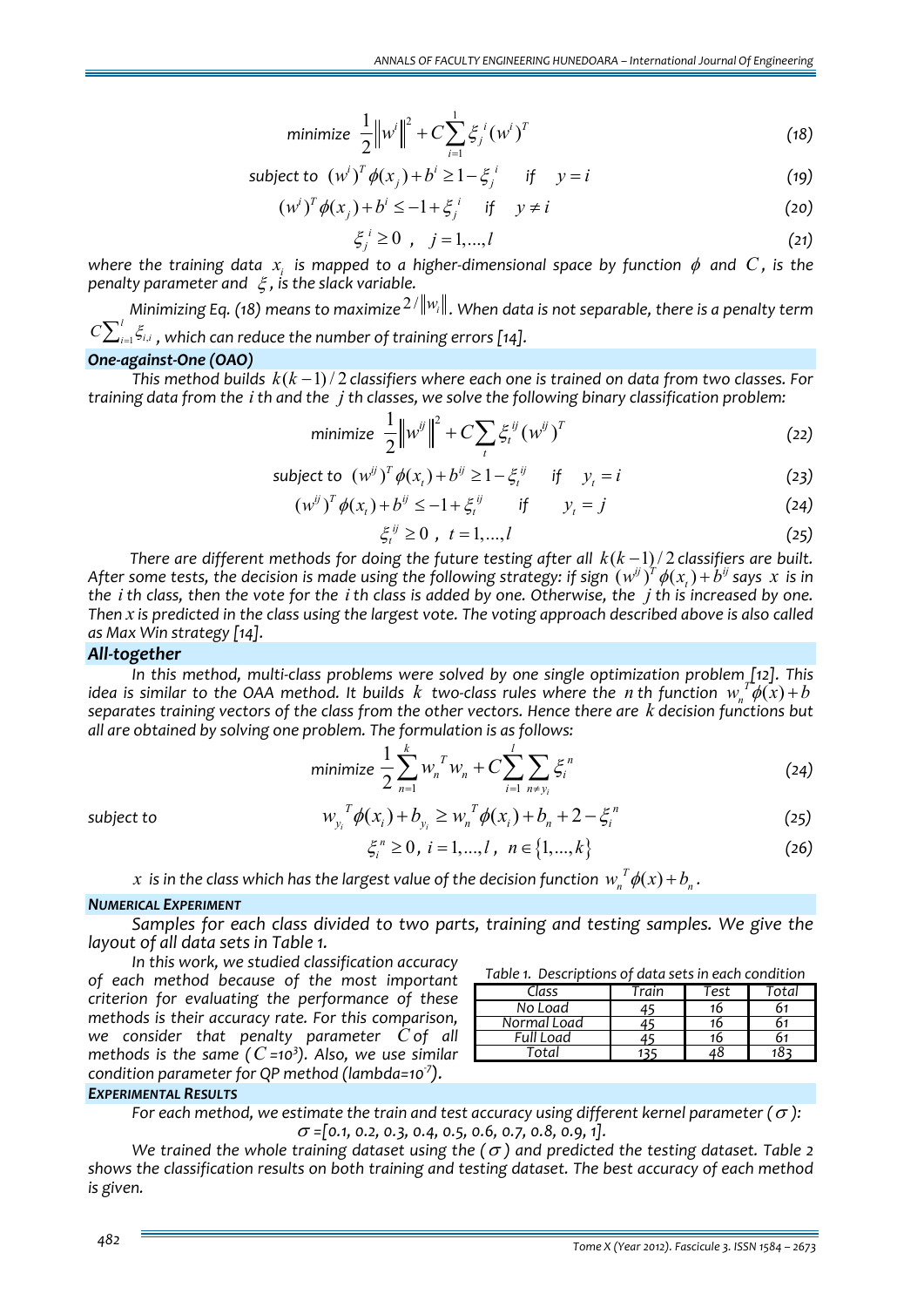| , abic E., iccaracy race of christiance class 3 co 0 |                             |                       |                               |  |
|------------------------------------------------------|-----------------------------|-----------------------|-------------------------------|--|
| σ                                                    | <b>OAO</b><br>Train, Test)% | OAA<br>Train, Test)%) | All-together<br>Train, Test)% |  |
| 0.1                                                  | (100, 31.30)                | (100, 33.33)          | (100, 33.20)                  |  |
| 0.2                                                  | (100, 32)                   | (100, 35.80)          | (100, 34.30)                  |  |
| 0.3                                                  | <u>(100, 33.33)</u>         | (100, 36.42)          | (100, 34.89)                  |  |
| 0.4                                                  | (100, 35.50                 | (100, 38)             | (100, 37.50)                  |  |
| 0.5                                                  | (100, 39.2)                 | (100, 40)             | (100, 39.58)                  |  |
| 0.6                                                  | (100, 45.83)                | (100, 47.33)          | (100, 46.55)                  |  |
| 0.7                                                  | (100, 79.17)                | (100, 84)             | (100, 81.25)                  |  |
| 0.8                                                  | (100, 89.58)                | (100, 91.67)          | (10 <u>0, 90.34)</u>          |  |
| 0.9                                                  | (100, 93.75)                | (100, 94.67)          | (100, 93.75)                  |  |
|                                                      | <u>(100, 95.92)</u>         | (100, 98.95)          | (100, 98.23)                  |  |
| Best accuracy                                        | (100, 95.92)                | (100, 98.95)          | (100, 98.23)                  |  |

*Table 2. Accuracy rate of three multi‐class SVM methods*

*We obtained the optimal value of σ and the corresponding classification accuracy for training and testing dataset. We observed that the performance of three methods was similar. But 'all‐together' method was really a little slower on the training and testing time. The best accuracy rate of each method was approximately same. In three methods, the accuracy rate was improved continuously by raising the Gaussian kernel parameter (σ). Also the small Gaussian kernel parameter returned the worst* accuracy in three methods. Finally, by attention to Table 2, we result that the performance of OAA and *'all‐together' methods is quite better than OAO method.*

#### *CONCLUSIONS*

*A comparison between three multi‐class methods is presented for diagnosis of different load condition in gas compressor. 29 features consist of statistical and frequency domain parameters have been extracted from vibration signal. These features are performed in support vector machine as input.* The efficiency of three multi-class methods, namely, 'one-against-one', 'one-against-all' and 'all*together' has been studied by changing Gaussian kernel parameter (*<sup>σ</sup> *). It's be clearly seen that by adding* the Gaussian kernel parameter  $(\sigma)$ , the performance of each method is better. Also, the best *accuracy of each method is 100% on training data and 97.92% on testing dataset.* 

The results show that the performance of OAA and 'all-together' method is quite better, but 'all*together' method is slower than the other method in classification of training and testing dataset. Also, the* result demonstrate that the optimal value of  $\sigma$  is significant in accuracy of classification.

#### *ACKNOWLEDGEMENT*

*Acknowledgment is made to the especially thanks for University of Tehran for their concentration for this research.*

#### *REFERENCES*

- [1.] B. Huang, Detection of abrupt changes of total lest square models and application in fault detection, IEEE *Transactions on Control Systems Technology, 9 (2): 357‐367, 2001.*
- [2.] M. Vasylius et al, The rotating system vibration and diagnostics, Scientific journal Mechanika, 4 (72): 54-58, *2008.*
- [3.] P.M. Patel and J. M. Prajapati, A review on artificial intelligent system for bearing, International Journal of *Engineering Science and Technology, 3 (2): 1520‐1525, 2011.*
- [4.] H. Ahmadi and A. Moosavian, Fault Diagnosis of Journal-Bearing of Generator Using Power Spectral Density *and Fault Probability Distribution Function, Innovative Computing Technology, Communications in Computer and Information Science, 241 (1): 30‐36, 2011.*
- *[5.] A. Moosavian, H. Ahmadi and A. Tabatabaeefar, Condition monitoring of engine journalbearing using power spectral density and support vector machine, Elixir Mech. Engg, 43: 6631‐6635, 2011.*
- [6.] F. Tian et al, Classification of electronic nose data on wound infection detection using support vector machine *combined GA, Journal of Computational Information Systems, 8: 3349‐3357, 2012.*
- [7.] V. Vapnik, An overview of statistical learning theory, IEEE transactions on Neural Networks, 10: 988-1000, *1999.*
- [8.] C. J. C. Burges, A tutorial on support vector machines for pattern recognition, Data Mining and Knowledge *Discovery, 2: 955‐974, 1998.*
- [9.] B. Bagheri, H. Ahmadi and R. Labbafi, Implementing discrete wavelet transform and artificial neural networks *for acoustic condition monitoring of gearbox, Elixir Mech. Engg, 35: 2909‐2911, 2011.*
- [10.] B. Samanta, K. R. Al-Balushi and S. A. Al-Araimi, Artificial neural networks and support vector machines with *genetic algorithm for bearing fault detection, Engineering Applications of Artificial Intelligence, 16: 657‐665, 2003.*
- *[11.] C. Cortes and V. Vapnik, Support‐vector network, Machine Learning, 20: 273‐297, 1995.*
- *[12.] V. Vapnik, Statistical learning theory, Wiley, New York, 1998.*
- [13.] J. N. Wang, S. M. Guu and S. T. Chou, On multiclass support vector machines: One-Against-Half approach, *International journal of operations research, 6 (1): 24‐32, 2009.*
- *[14.] A. Widodo and B. S. Yang, Review support vector machine in machine condition monitoring and fault diagnosis, Mechanical systems and signal processing, 2560‐2574, 2007.*